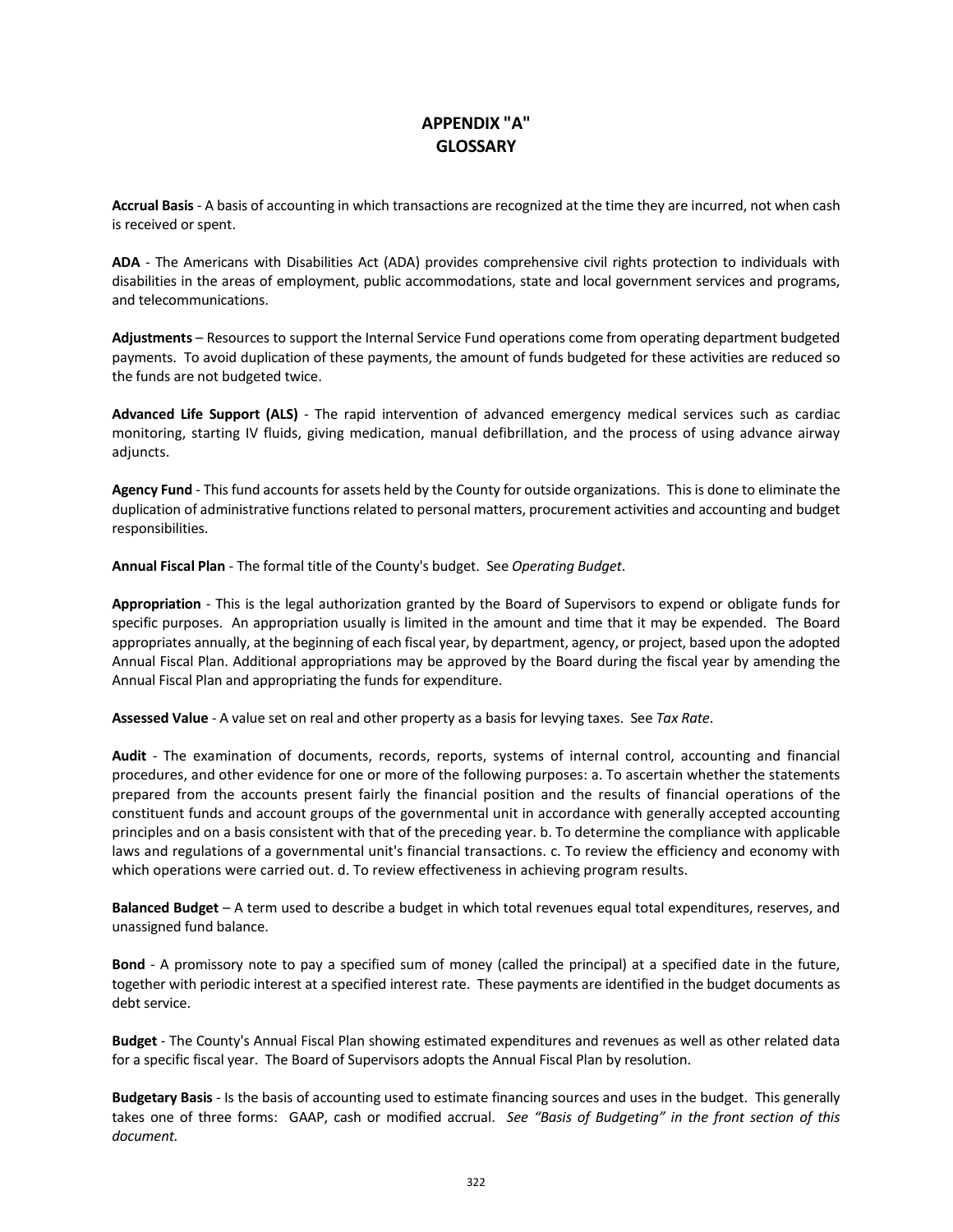**CAM** - Central Automotive Maintenance is a division within the Department of General Services and is accounted for in the Internal Service Fund.

**Capital Budget** - A plan of proposed capital projects and means of financing them. Capital projects are approved and funds are appropriated for expenditure by the Board of Supervisors for the duration of the project. The capital budget contains the funds available for expenditure in a specific fiscal year.

**Capital Improvement Program (CIP)** - A plan for capital expenditures to be incurred each year over a five-year period to meet capital requests by the departments and agencies of the County. It sets forth each project, by department, in which the County is to have a part and it specifies the full resources estimated to be available to finance the projected expenditures. The first year of the CIP or a portion thereof becomes the capital budget for that fiscal year.

**Capital Outlay** - Outlays which result in the acquisition (either new or replacement) or additions to fixed assets except outlays for major capital facilities which are constructed or acquired (e.g., land and buildings). Expenditures for these major capital facilities are reflected within the capital budget. Examples of capital outlays are furniture, fixtures, machinery, and equipment.

**CDBG** - A federal grant entitled the Community Development Block Grant. Funds are used to support housing, economic development, health and human services, and planning and administration.

**Complement** - A listing of authorized positions by department as approved by the Board of Supervisors and maintained by the Human Resources Department. Complement I - 100% County funded position. Complement II - Position partially County funded. Complement III - 100% Non-County funded position. Complement IV – Positions that, regardless of funding source and classified status, are exempt from use of the County's grievance procedure as determined by the County Manager.

**Contingency** - Funds set aside in a special account in the Annual Fiscal Plan, but not always appropriated for expenditure. These funds are for emergency and unforeseen needs or for previously identified items that may have funding held for further actions or approvals before being appropriated for expenditure.

**Debt Service Fund** - This fund is used to finance and account for the principal and interest payments on long-term debt incurred by the County.

**Department** - An entity within the County organization setup, either by State code or identified need, for the administration of specifically related duties or responsibilities.

**Depreciation** – The decrease in value of physical assets due to use and the passage of time.

**Designated Fund Balance** - That portion of resources, which at year's end, exceeded requirements and has been designated for use at some future time for a specific project or use. Money in a designated fund balance is not in the Annual Fiscal Plan and therefore has not been appropriated for expenditure.

**Development Services (DS) Day Support** - A program offered by the Mental Health Department. The program provides supported employment, vocational services and life enrichment services to graduates of Henrico County's special education program.

**Division** - For manageability and accounting purposes, some departments are further divided into smaller units of control, called divisions. Example: Treasury and Accounting Divisions are both part of the Department of Finance.

**EDA Revenue Bonds** - The type of bonds issued by Henrico County through the Economic Development Authority for the construction of public facilities.

**Enterprise Fund** - These types of funds account for operations that are financed and operated in a manner similar to a private business enterprise, where the intent of the County is that the cost of providing services to the general public be financed or recovered through charges to users of such services. One example of an enterprise fund is Water and Sewer operations.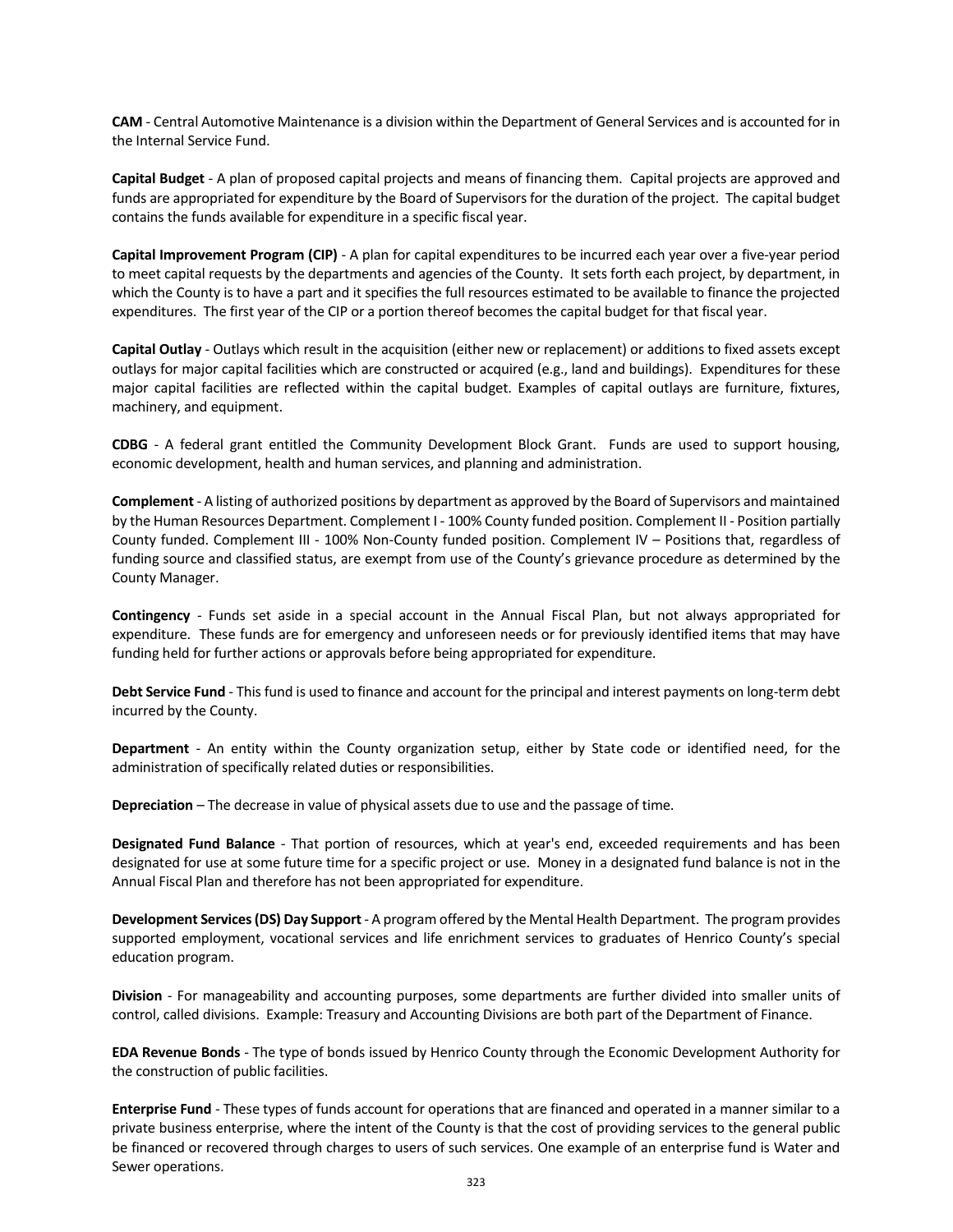**Expenditure** - The authorized paying out of County funds to defray the County charges and expenses and all necessary obligations relating to, or arising from, the execution of the lawful authority of the Board of Supervisors.

**Fiduciary Fund** – These funds are used if the government has a fiduciary or custodial responsibility for assets.

**Financial Guidelines** - The principles utilized by the Henrico County Board of Supervisors. The Henrico County Board of Supervisors has chosen to adhere to the use of broad financial guidelines as a means of maintaining their flexibility in decision making.

**Financial Trend Monitoring System –** The process in which a locality reviews the economic trends that are predictive of its financial outlook for the purpose of assessing its ability to maintain existing service levels, withstand local and regional economic disruptions, and meet the demands of natural growth, decline and change.

**Fiscal Year (FY)** - The County of Henrico operates with a fiscal year from July 1 to June 30.

**Fringe Benefits** - Employer contributions to pension and fringe benefit systems for County employees. Examples of such benefits include health care, unemployment compensation, the Virginia Retirement System, and life insurance.

**Full-time Employee (FTE)** – A full-time employee.

**Fund** - Each fund is considered to be a separate accounting entity. The operations of each fund are accounted for by providing a separate set of self-balancing accounts that comprise its assets, liabilities, fund equity, revenues, and expenditures. Funds can be further divided into subfunds.

**Fund Balance** - The difference between fund assets and fund liabilities for governmental and trust funds. This balance is classified into subcategories: restricted, committed, assigned and unassigned. The Enterprise Funds refer to these funds as retained earnings.

**GAAP** - Generally Accepted Accounting Principles are uniform standards and guidelines for financial accounting and reporting.

**General Fund** - This fund accounts for all revenues and expenditures of the County which are not accounted for in the other funds. Revenues are primarily derived from general property taxes, local sales taxes, license and permit fees, and revenues received from the State for educational and other purposes. Some revenue collected in the General Fund is transferred to support requirements of other funds such as the Debt Service Fund.

**General Obligation Bonds** - The type of bonds issued when repayment is backed by the full faith and credit of the County and which have been approved by the voters of the County through a bond referendum.

**Goal** - A broad statement of departmental purpose. Within this document, the departmental goal is generally included within the "description" component of individual departmental narratives.

**Governmental Fund Type** – Funds generally used to account for tax-supported activities. Most of the County's governmental functions are accounted for in governmental funds. These funds are appropriated by the Board of Supervisors.

**Grant** - A contribution by one governmental unit or organization to another. Typically, these contributions are made to local governments from the Federal and State governments for specified purposes.

**Interdepartmental Billings (IDT)** - Expenditures and credits to expenditures between departments. No net change in Countywide expenditures results. One primary use of IDT's is the payment by operating departments for services rendered by departments in the Internal Service Fund.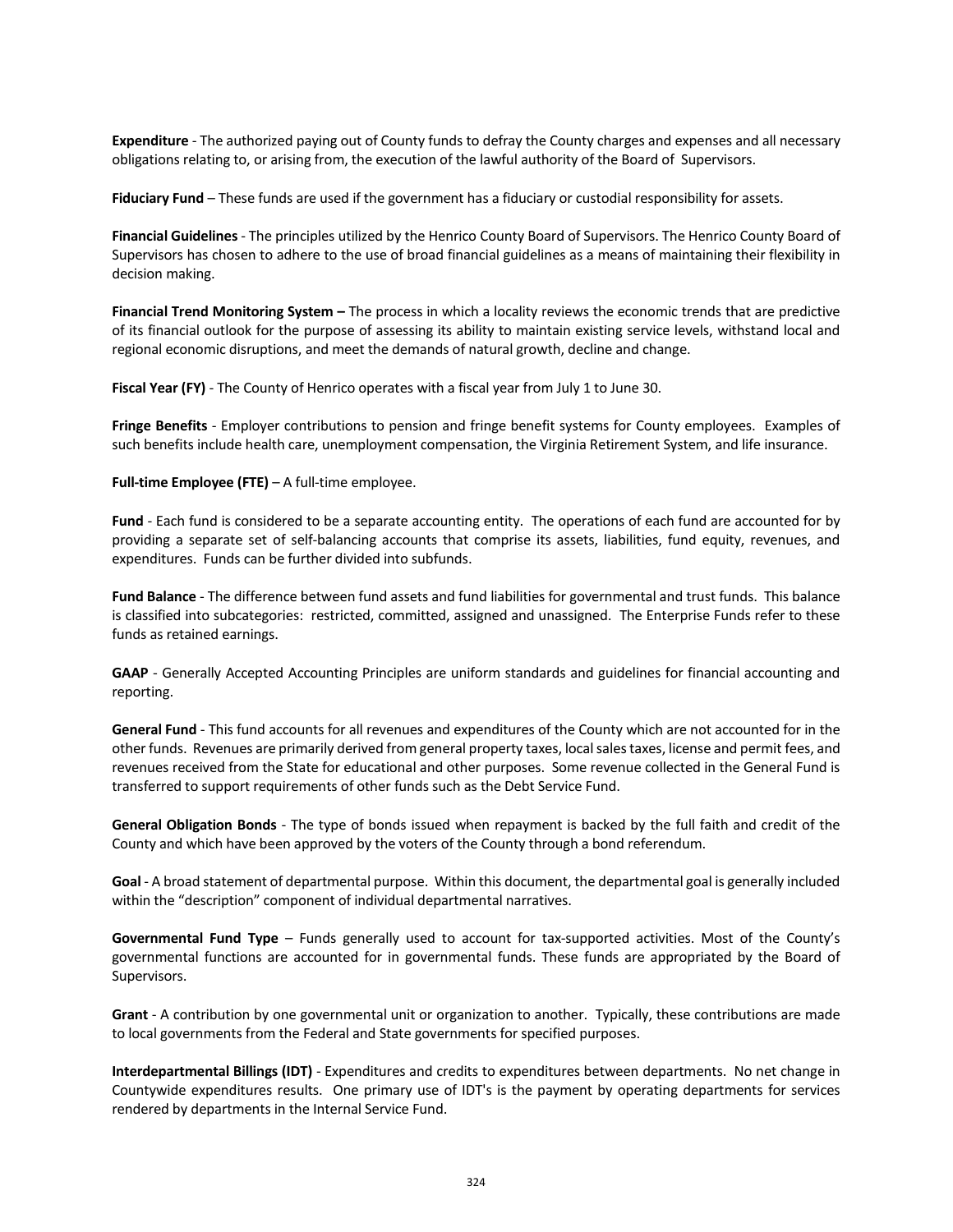**Internal Service Funds** - These account for the County's Central Automotive Maintenance, Technology Replacement operations, Risk Management, and Health Care Fund. Resources for these funds come from IDT's and transfers from the General Fund.

**Natural Account** - A more detailed and specific listing of expenditures in the County's Oracle Financial Management System. Examples of natural accounts are: 50100 - Salaries and Wages, Regular; and 50101 - Salaries and Wages, Overtime.

**Objective** - A statement of purpose for a program or service describing anticipated outputs or outcomes.

**Operating Budget** - Includes all funds except those accounted for in the capital budget. The Operating Budget or Annual Fiscal Plan is adopted by the Board of Supervisors by resolution on a fiscal year basis, and an appropriation is made, also by resolution, based upon this Plan. The Plan may be amended during the fiscal year pursuant to the Virginia State Code.

**Operating Expenses** - The cost of contractual services, materials, supplies and other expenses not related to personnel and capital outlay expenses or capital projects.

**Other Post Employment Benefits (OPEB)** - Non-pension benefits provided to employees after employment ends. The Governmental Accounting Standards Board (GASB) has required a financial reporting of this expenditure which is captured in a fiduciary fund. This fund will allow the County to budget for the annual cost of public employee nonpension benefits and all outstanding obligations and commitments related to OPEB.

**Pay-As-You-Go** - A method of financing capital projects. Funding is 100% from local revenue. No borrowing or issuing of bonds is undertaken. This method may be used, as warranted, to reduce long term debt requirements.

**Performance Measure** - Specific quantitative or qualitative indicators used to measure an organization's progress. Henrico County utilizes mostly quantitative performance measures, the majority of which have been tracked for over a decade.

**Personnel Expenses** - Cost of salaries, wages, and fringe benefits such as the employer's share of social security contributions, retirement expenses, and health and life insurance payments.

**Project (Capital)** - An item for which the purchase, construction, or other acquisition will represent a public betterment to the community and add to the total physical worth of the County provided that the project considered meets the criteria for total cost and life expectancy. Examples of capital projects are land, buildings and certain major pieces of equipment of a fixed nature.

**Requirement** - The use of resources to meet expenditures, to transfer to other County operations, or to set up a reserve. Resources for a given fiscal year must at least equal the requirements for the same fiscal year.

**Reserve** - Each fund may have one or more reserve accounts. These accounts contain funds which have been set aside for a specific purpose or use, but not included in the Annual Fiscal Plan and not appropriated for expenditure. A reserve may be adjusted year-to-year as the needs are adjusted. An example is the Reserve For Self-Insurance in the General Fund.

**Resource**- The income which supports the operation of the County. Sufficient resources each fiscal year must be received to meet the total requirements of the County. Examples of a resource are: revenue (from taxes, fees, etc.), sale of bonds (or other borrowings), certain recoveries and rebates, contributions-in-aid, and prior year fund balance.

**Retained Earnings** – The accumulated earnings of an Enterprise or Internal Service Fund that have been retained in the fund and are not reserved for any specific purpose.

**Revenue** - The Government's income from taxes, permits, fees, licenses, etc., including funds received from other governmental entities. Excludes borrowings and funds from sources such as use of prior years fund balances, contributions-in-aid, and certain recoveries and rebates.